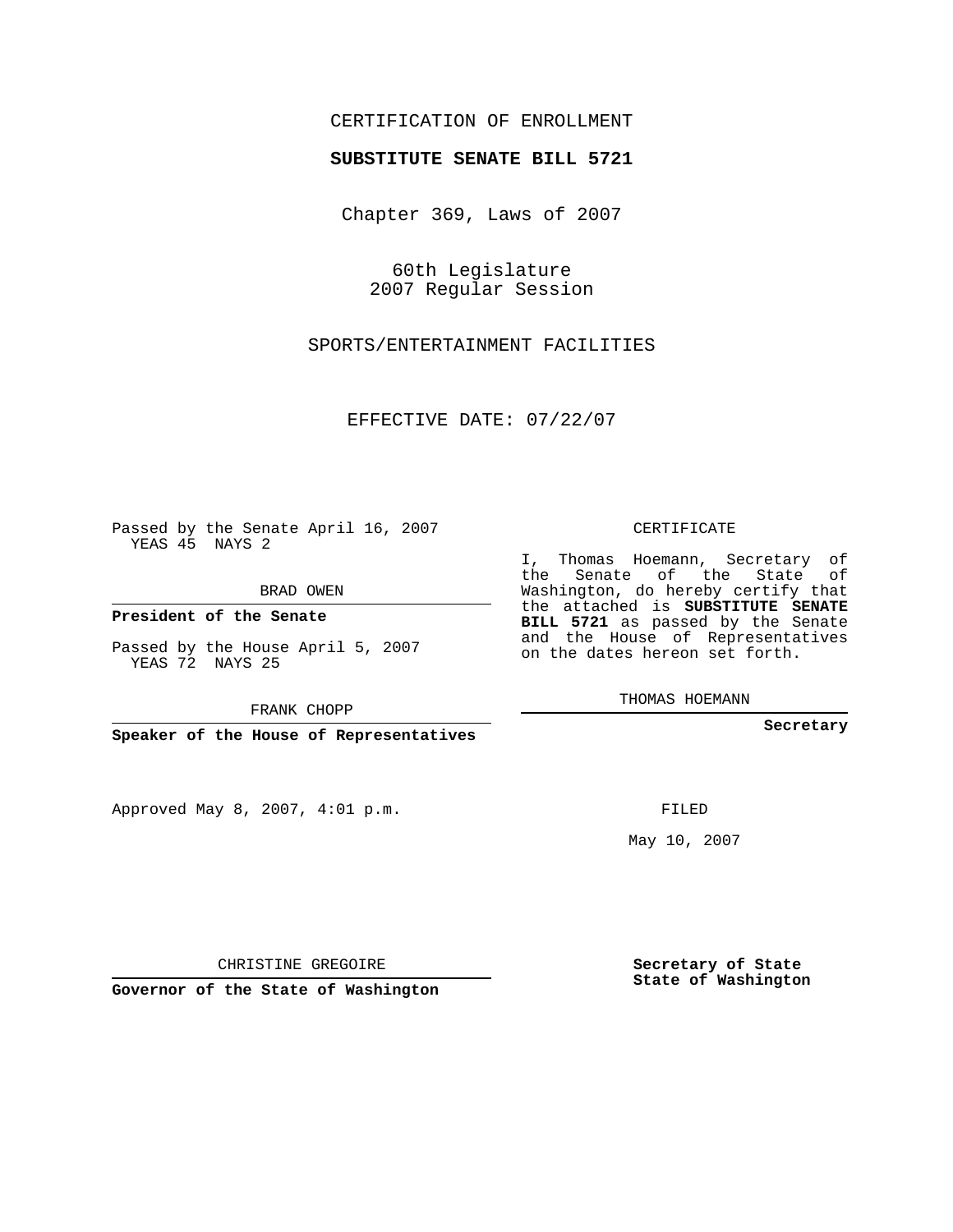## **SUBSTITUTE SENATE BILL 5721** \_\_\_\_\_\_\_\_\_\_\_\_\_\_\_\_\_\_\_\_\_\_\_\_\_\_\_\_\_\_\_\_\_\_\_\_\_\_\_\_\_\_\_\_\_

\_\_\_\_\_\_\_\_\_\_\_\_\_\_\_\_\_\_\_\_\_\_\_\_\_\_\_\_\_\_\_\_\_\_\_\_\_\_\_\_\_\_\_\_\_

AS AMENDED BY THE HOUSE

Passed Legislature - 2007 Regular Session

**State of Washington 60th Legislature 2007 Regular Session**

**By** Senate Committee on Labor, Commerce, Research & Development (originally sponsored by Senator Kohl-Welles)

READ FIRST TIME 02/28/07.

 AN ACT Relating to allowing for financial arrangements between the holders of a sports/entertainment facility and manufacturers, importers, and distributors; amending RCW 66.24.570; and reenacting and amending RCW 66.28.010.

BE IT ENACTED BY THE LEGISLATURE OF THE STATE OF WASHINGTON:

 **Sec. 1.** RCW 66.28.010 and 2006 c 330 s 28, 2006 c 92 s 1, and 2006 c 43 s 1 are each reenacted and amended to read as follows:

 (1)(a) No manufacturer, importer, distributor, or authorized representative, or person financially interested, directly or indirectly, in such business; whether resident or nonresident, shall have any financial interest, direct or indirect, in any licensed retail business, unless the retail business is owned by a corporation in which a manufacturer or importer has no direct stock ownership and there are no interlocking officers and directors, the retail license is held by a corporation that is not owned directly or indirectly by a manufacturer or importer, the sales of liquor are incidental to the primary activity of operating the property as a hotel, alcoholic beverages produced by the manufacturer or importer or their subsidiaries are not sold at the licensed premises, and the board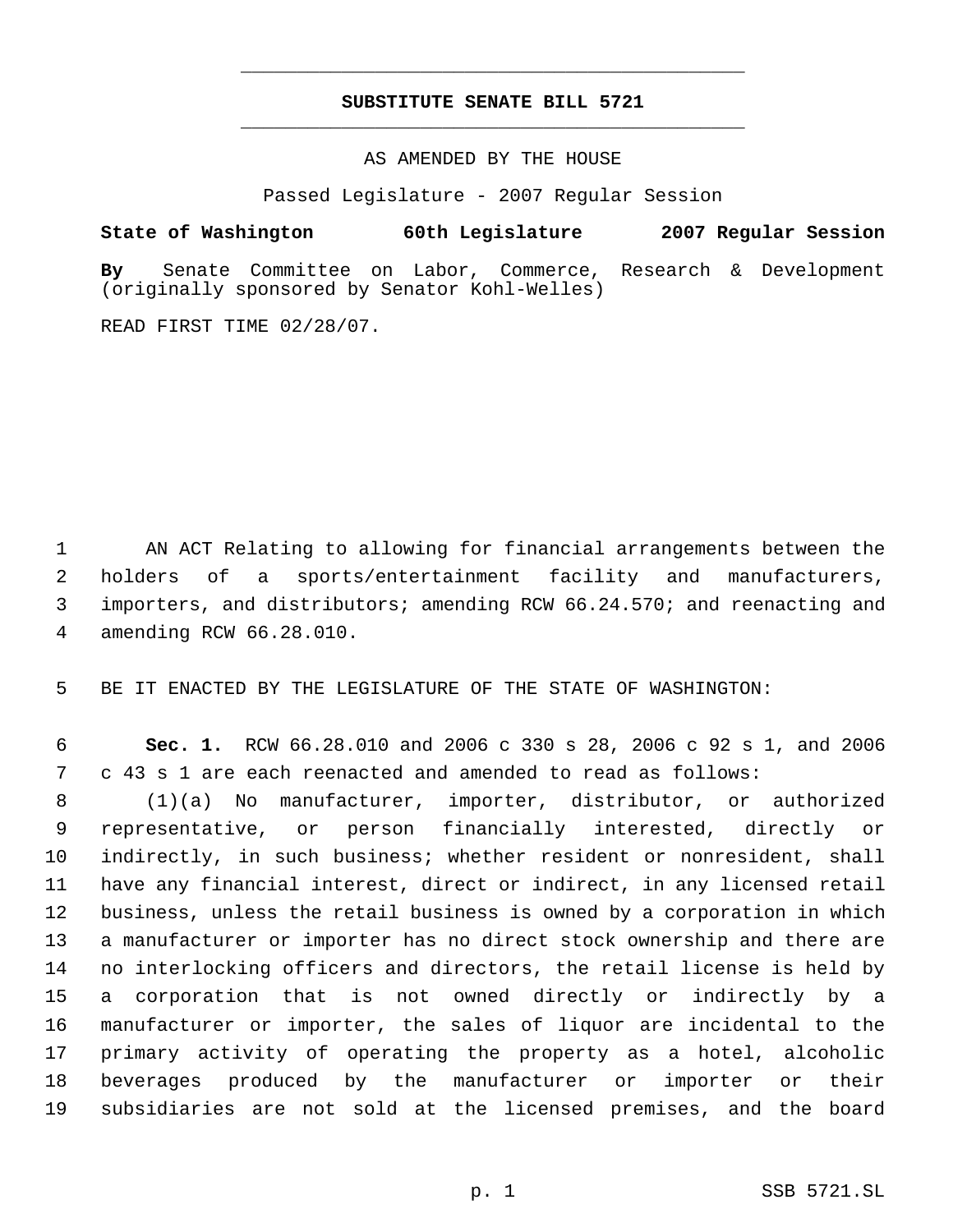reviews the ownership and proposed method of operation of all involved entities and determines that there will not be an unacceptable level of control or undue influence over the operation or the retail licensee; nor shall any manufacturer, importer, distributor, or authorized representative own any of the property upon which such licensed persons conduct their business; nor shall any such licensed person, under any arrangement whatsoever, conduct his or her business upon property in which any manufacturer, importer, distributor, or authorized representative has any interest unless title to that property is owned by a corporation in which a manufacturer has no direct stock ownership and there are no interlocking officers or directors, the retail license is held by a corporation that is not owned directly or indirectly by the manufacturer, the sales of liquor are incidental to the primary activity of operating the property either as a hotel or as an amphitheater offering live musical and similar live entertainment activities to the public, alcoholic beverages produced by the manufacturer or any of its subsidiaries are not sold at the licensed premises, and the board reviews the ownership and proposed method of operation of all involved entities and determines that there will not be an unacceptable level of control or undue influence over the operation of the retail licensee. Except as provided in subsection (3) of this section, no manufacturer, importer, distributor, or authorized representative shall advance moneys or moneys' worth to a licensed person under an arrangement, nor shall such licensed person receive, under an arrangement, an advance of moneys or moneys' worth. "Person" as used in this section only shall not include those state or federally chartered banks, state or federally chartered savings and loan associations, state or federally chartered mutual savings banks, or institutional investors which are not controlled directly or indirectly by a manufacturer, importer, distributor, or authorized representative as long as the bank, savings and loan association, or institutional investor does not influence or attempt to influence the purchasing practices of the retailer with respect to alcoholic beverages. Except as otherwise provided in this section, no manufacturer, importer, distributor, or authorized representative shall be eligible to receive or hold a retail license under this title, nor shall such manufacturer, importer, distributor, or authorized representative sell at retail any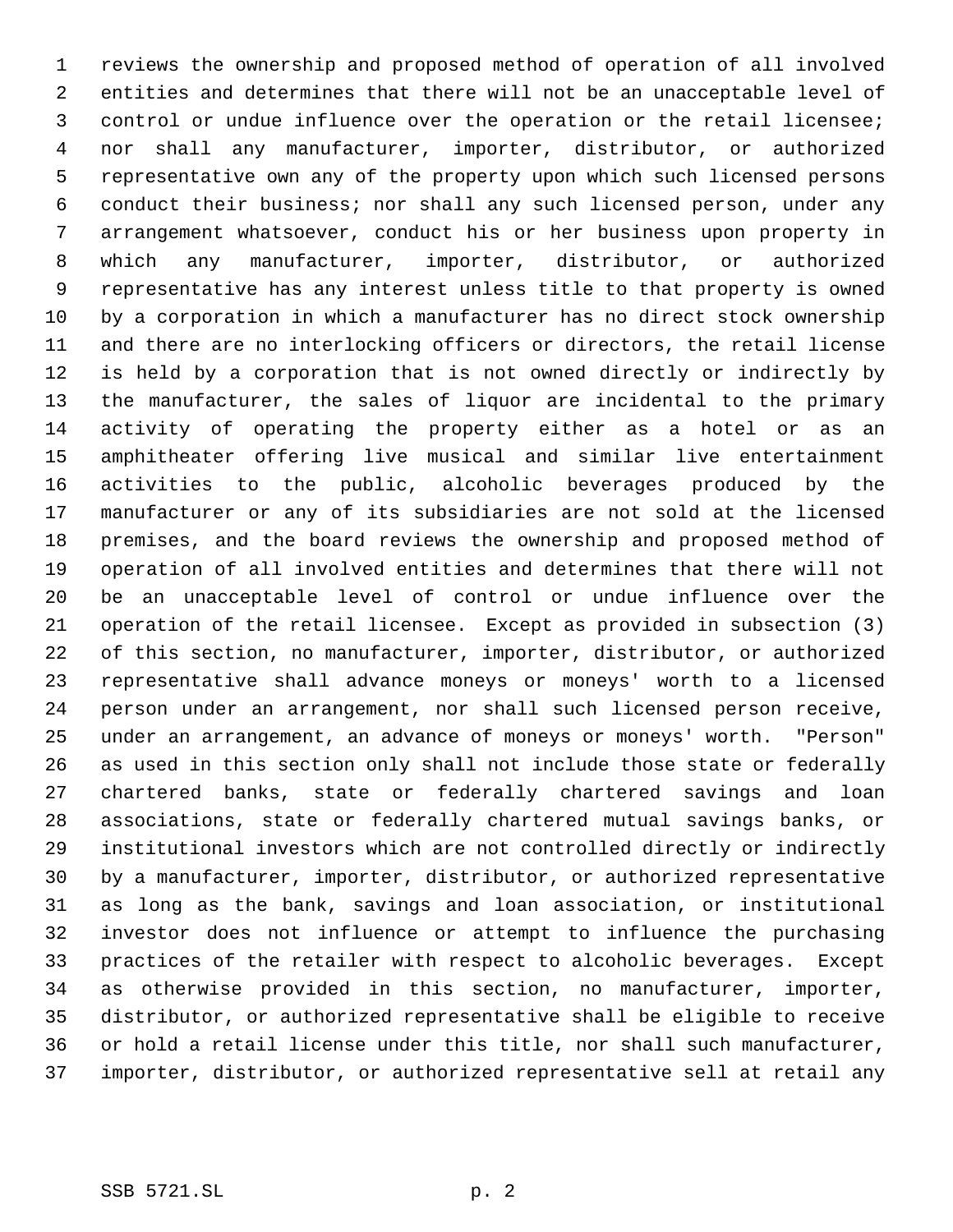liquor as herein defined. A corporation granted an exemption under this subsection may use debt instruments issued in connection with financing construction or operations of its facilities.

 (b) Nothing in this section shall prohibit a licensed domestic brewery or microbrewery from being licensed as a retailer pursuant to chapter 66.24 RCW for the purpose of selling beer or wine at retail on the brewery premises and nothing in this section shall prohibit a domestic winery from being licensed as a retailer pursuant to chapter 66.24 RCW for the purpose of selling beer or wine at retail on the winery premises. Such beer and wine so sold at retail shall be subject to the taxes imposed by RCW 66.24.290 and 66.24.210 and to reporting and bonding requirements as prescribed by regulations adopted by the board pursuant to chapter 34.05 RCW, and beer and wine that is not produced by the brewery or winery shall be purchased from a licensed beer or wine distributor.

 (c) Nothing in this section shall prohibit a licensed distiller, domestic brewery, microbrewery, domestic winery, or a lessee of a licensed domestic brewer, microbrewery, or domestic winery, from being licensed as a spirits, beer, and wine restaurant pursuant to chapter 66.24 RCW for the purpose of selling liquor at a spirits, beer, and wine restaurant premises on the property on which the primary manufacturing facility of the licensed distiller, domestic brewer, microbrewery, or domestic winery is located or on contiguous property owned or leased by the licensed distiller, domestic brewer, microbrewery, or domestic winery as prescribed by rules adopted by the board pursuant to chapter 34.05 RCW.

 (d) Nothing in this section prohibits retail licensees with a caterer's endorsement issued under RCW 66.24.320 or 66.24.420 from operating on a domestic winery premises.

 (e) Nothing in this section prohibits an organization qualifying under RCW 66.24.375 formed for the purpose of constructing and operating a facility to promote Washington wines from holding retail licenses on the facility property or leasing all or any portion of such facility property to a retail licensee on the facility property if the members of the board of directors or officers of the board for the organization include officers, directors, owners, or employees of a licensed domestic winery. Financing for the construction of the facility must include both public and private money.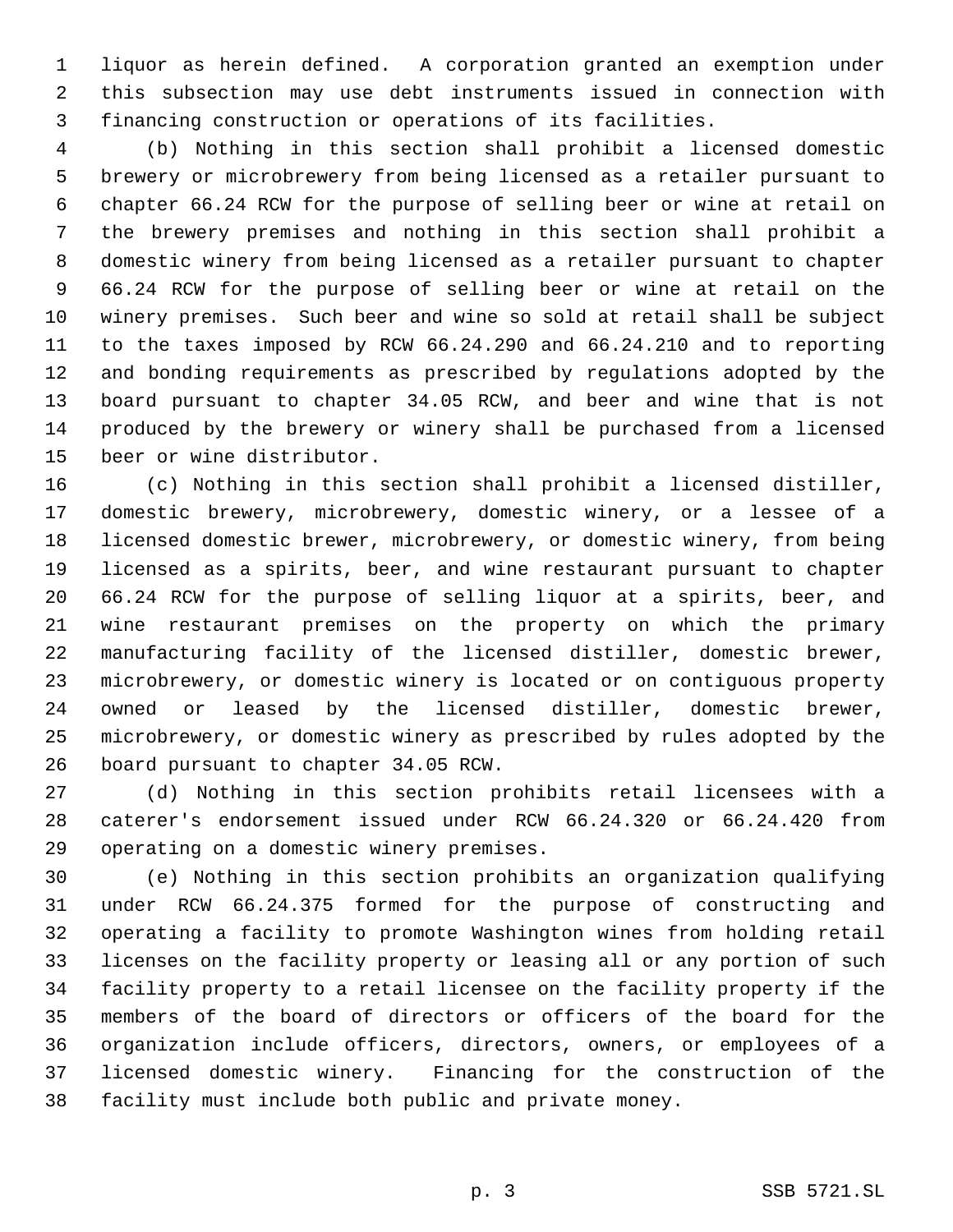(f) Nothing in this section prohibits a bona fide charitable nonprofit society or association registered as a 501(c)(3) under the internal revenue code and having an officer, director, owner, or employee of a licensed domestic winery or a wine certificate of approval holder on its board of directors from holding a special occasion license under RCW 66.24.380.

 (g) Nothing in this section prohibits domestic wineries and retailers licensed under chapter 66.24 RCW from jointly producing brochures and materials promoting tourism in Washington state which contain information regarding retail licensees, domestic wineries, and their products.

 (h) Nothing in this section prohibits domestic wineries and retail licensees from identifying the wineries on private labels authorized under RCW 66.24.400, 66.24.425, and 66.24.450.

 (i) Until July 1, 2007, nothing in this section prohibits a nonprofit statewide organization of microbreweries formed for the purpose of promoting Washington's craft beer industry as a trade association registered as a 501(c) with the internal revenue service from holding a special occasion license to conduct up to six beer festivals.

 (j) Nothing in this section shall prohibit a manufacturer, importer, or distributor from entering into an arrangement with any holder of a sports/entertainment facility license or an affiliated business for brand advertising at the licensed facility or promoting events held at the sports entertainment facility as authorized under RCW 66.24.570.

 (2) Financial interest, direct or indirect, as used in this section, shall include any interest, whether by stock ownership, mortgage, lien, or through interlocking directors, or otherwise. Pursuant to rules promulgated by the board in accordance with chapter 34.05 RCW manufacturers, distributors, and importers may perform, and retailers may accept the service of building, rotating and restocking case displays and stock room inventories; rotating and rearranging can and bottle displays of their own products; provide point of sale material and brand signs; price case goods of their own brands; and perform such similar normal business services as the board may by regulation prescribe.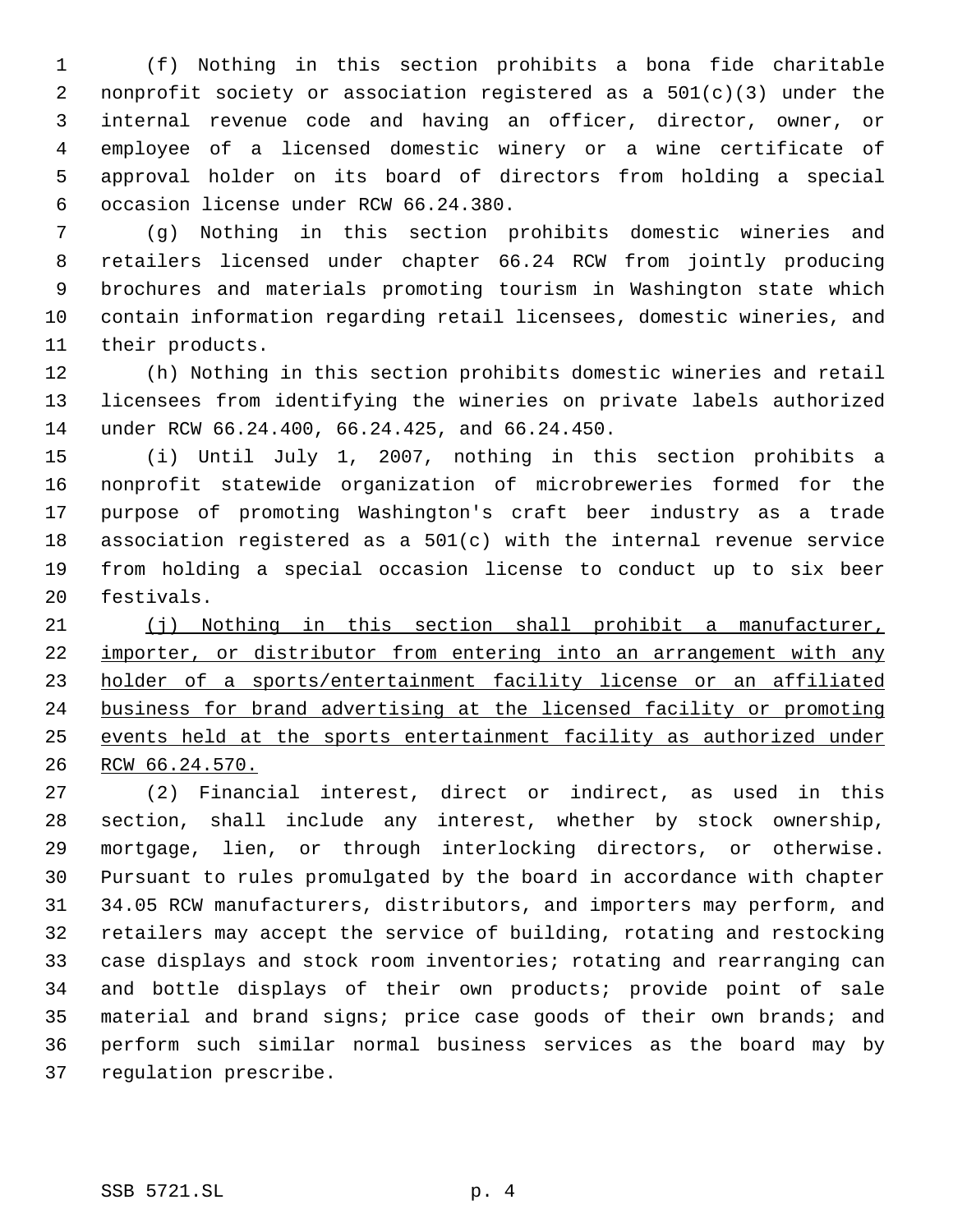(3)(a) This section does not prohibit a manufacturer, importer, or distributor from providing services to a special occasion licensee for: (i) Installation of draft beer dispensing equipment or advertising, (ii) advertising, pouring, or dispensing of beer or wine at a beer or wine tasting exhibition or judging event, or (iii) a special occasion licensee from receiving any such services as may be provided by a manufacturer, importer, or distributor. Nothing in this section shall prohibit a retail licensee, or any person financially interested, directly or indirectly, in such a retail licensee from having a financial interest, direct or indirect, in a business which provides, for a compensation commensurate in value to the services provided, bottling, canning or other services to a manufacturer, so long as the retail licensee or person interested therein has no direct financial interest in or control of said manufacturer.

 (b) A person holding contractual rights to payment from selling a liquor distributor's business and transferring the license shall not be deemed to have a financial interest under this section if the person (i) lacks any ownership in or control of the distributor, (ii) is not employed by the distributor, and (iii) does not influence or attempt to influence liquor purchases by retail liquor licensees from the distributor.

 (c) The board shall adopt such rules as are deemed necessary to carry out the purposes and provisions of subsection (3)(a) of this section in accordance with the administrative procedure act, chapter 34.05 RCW.

 (4) A license issued under RCW 66.24.395 does not constitute a retail license for the purposes of this section.

 (5) A public house license issued under RCW 66.24.580 does not violate the provisions of this section as to a retailer having an interest directly or indirectly in a liquor-licensed manufacturer.

 **Sec. 2.** RCW 66.24.570 and 2003 c 345 s 3 are each amended to read as follows:

 (1) There is a license for sports entertainment facilities to be designated as a sports/entertainment facility license to sell beer, wine, and spirits at retail, for consumption upon the premises only, the license to be issued to the entity providing food and beverage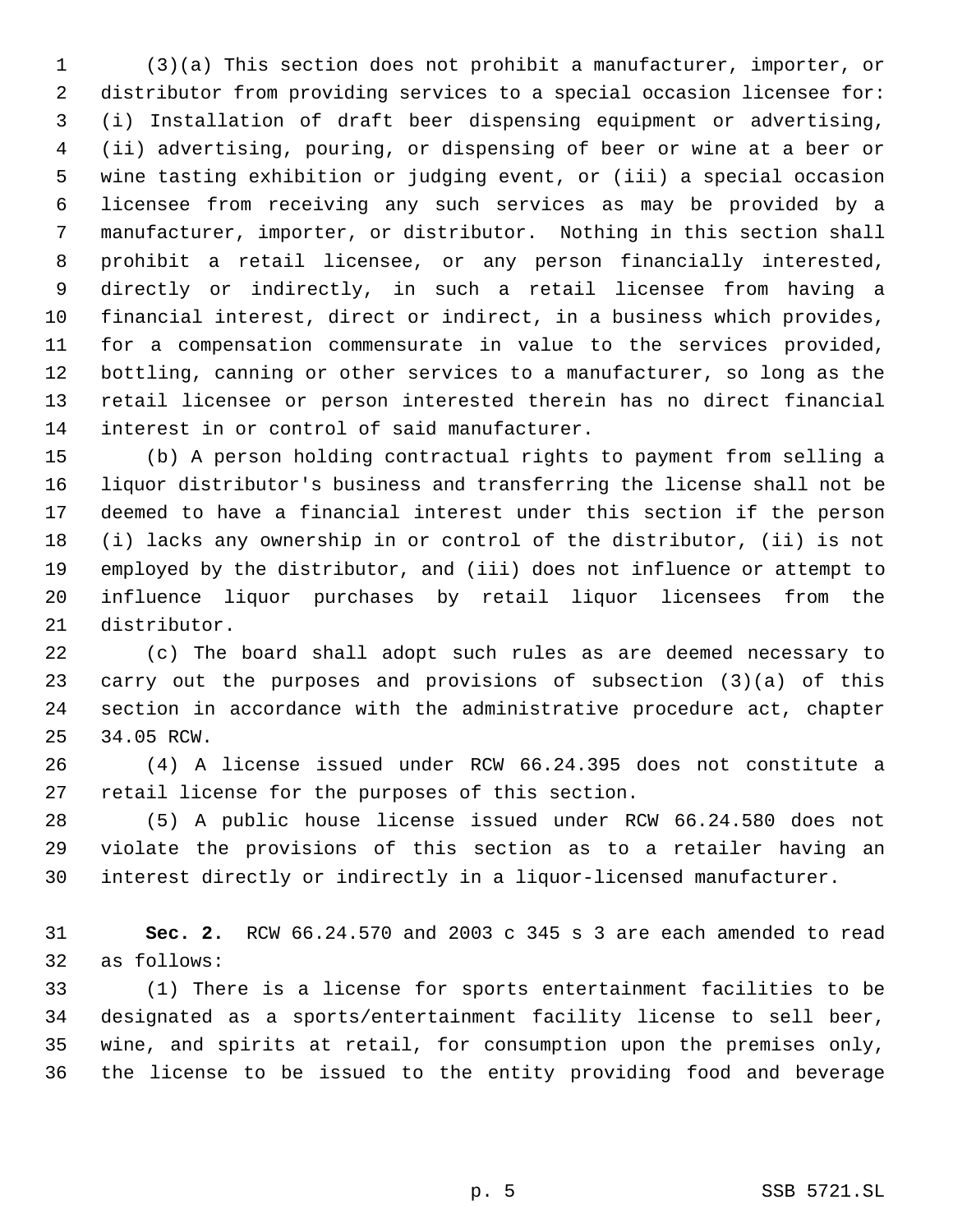service at a sports entertainment facility as defined in this section. The cost of the license is two thousand five hundred dollars per annum.

 (2) For purposes of this section, a sports entertainment facility includes a publicly or privately owned arena, coliseum, stadium, or facility where sporting events are presented for a price of admission. The facility does not have to be exclusively used for sporting events.

 (3) The board may impose reasonable requirements upon a licensee under this section, such as requirements for the availability of food and victuals including but not limited to hamburgers, sandwiches, salads, or other snack food. The board may also restrict the type of events at a sports entertainment facility at which beer, wine, and spirits may be served. When imposing conditions for a licensee, the board must consider the seating accommodations, eating facilities, and circulation patterns in such a facility, and other amenities available at a sports entertainment facility.

 (4)(a) The board may issue a caterer's endorsement to the license under this section to allow the licensee to remove from the liquor stocks at the licensed premises, for use as liquor for sale and service at event locations at a specified date and place not currently licensed by the board. If the event is open to the public, it must be sponsored by a society or organization as defined by RCW 66.24.375. If attendance at the event is limited to members or invited guests of the sponsoring individual, society, or organization, the requirement that the sponsor must be a society or organization as defined by RCW 66.24.375 is waived. Cost of the endorsement is three hundred fifty dollars.

 (b) The holder of this license with catering endorsement shall, if requested by the board, notify the board or its designee of the date, time, place, and location of any catered event. Upon request, the licensee shall provide to the board all necessary or requested information concerning the society or organization that will be holding the function at which the endorsed license will be utilized.

 (5) The board may issue an endorsement to the beer, wine, and spirits sports/entertainment facility license that allows the holder of a beer, wine, and spirits sports/entertainment facility license to sell for off-premises consumption wine vinted and bottled in the state of Washington and carrying a label exclusive to the license holder selling